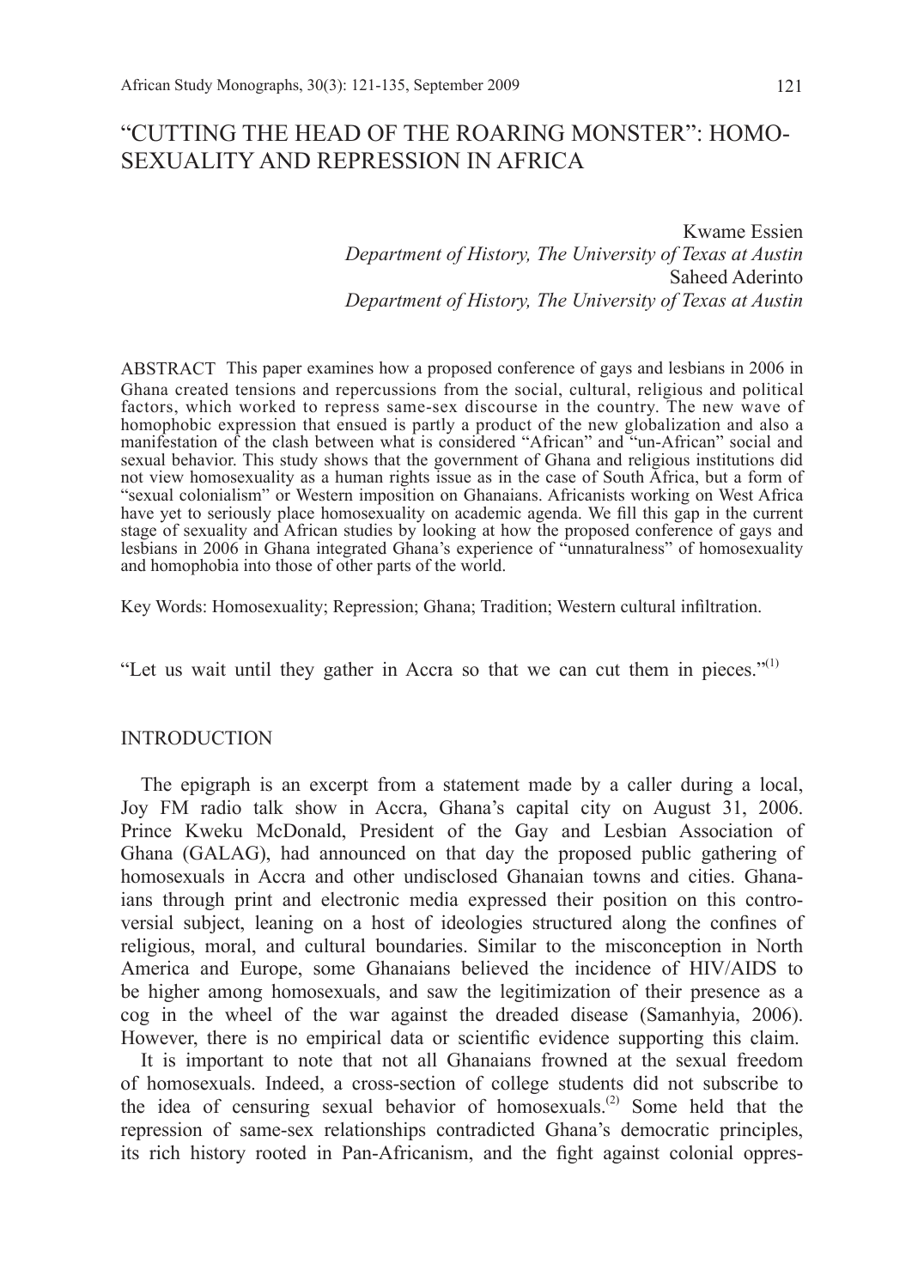sion (The Chronicle, 2006). However, the overwhelming influence of the homophobic press, political and religious leaders, and the general public combined, ultimately did not create adequate visibility, verbal or otherwise, for a prohomosexual discourse.

This paper seeks to investigate the public outcry for and against homosexuality in Ghana, which surfaced mostly in local newspapers and on radio talk shows immediately after McDonald's announcement of the proposed international conference. We posit that, as in other parts of the continent and the Western world, Ghanaian opponents of same-sex relationships were able to contain homosexuals and their supporters by using the print and electronic media as a means of intimidation. The Ghanaian government, just as its Zimbabwean, Kenyan and Ugandan counterparts, and also religious institutions, largely perceive homosexuality as another form of Western cultural infiltration and imperialism. They clamored for the preservation of heterosexuality as the only form of African sexuality while amplifying the implications of same-sex affairs on the conventional family and marriage system, generational continuity, and religious values.

Data used for writing this paper include newspaper articles (both in print and online) and websites, including some that were based in Europe and North America. The government and its agencies did not conduct any opinion poll on the matter. However, public discussions generally tended to abhor homosexuality. We frequently use the words, "Ghanaian public," or "Ghanaians," to designate the people who expressed their views through the print and electronic media. It was difficult to locate members and officials of the GALAG because of the generally tense homophobic environment and the fear of prosecution. Our data about the perspectives of Ghanaian homosexuals therefore is derived from interviews that McDonald gave the press, published in both private and government-owned newspapers. We also administered an open-ended questionnaire among different categories of people, including college students, government officials, religious leaders and the general public.

#### Homosexual Africa? Arguments and Counter-arguments

The presence or absence of homosexuality in Africa is still generating serious debate among scholars and commentators of different ideological persuasions. Contemporary commentators and authors tend to freely borrow from the ideas of earlier counterparts, who saw African sexuality as predominantly heterosexual and devoid of the so-called "negative" influence of homosexual behavior and fantasies. Edward Gibbon is said to have made the first most influential comment on the absence of homosexuality in Africa, in a study published in 1781: "I believe and hope, that the Negroes in their own country were exempt from this moral pestilence [i.e. homosexual vice]" (Gibbon cited in Murray & Roscoe, 1998: xii). Sir Richard Burton, a prominent Englishman wrote on the eve of the colonial invasion of Africa, "the negro race is mostly untainted by sodomy and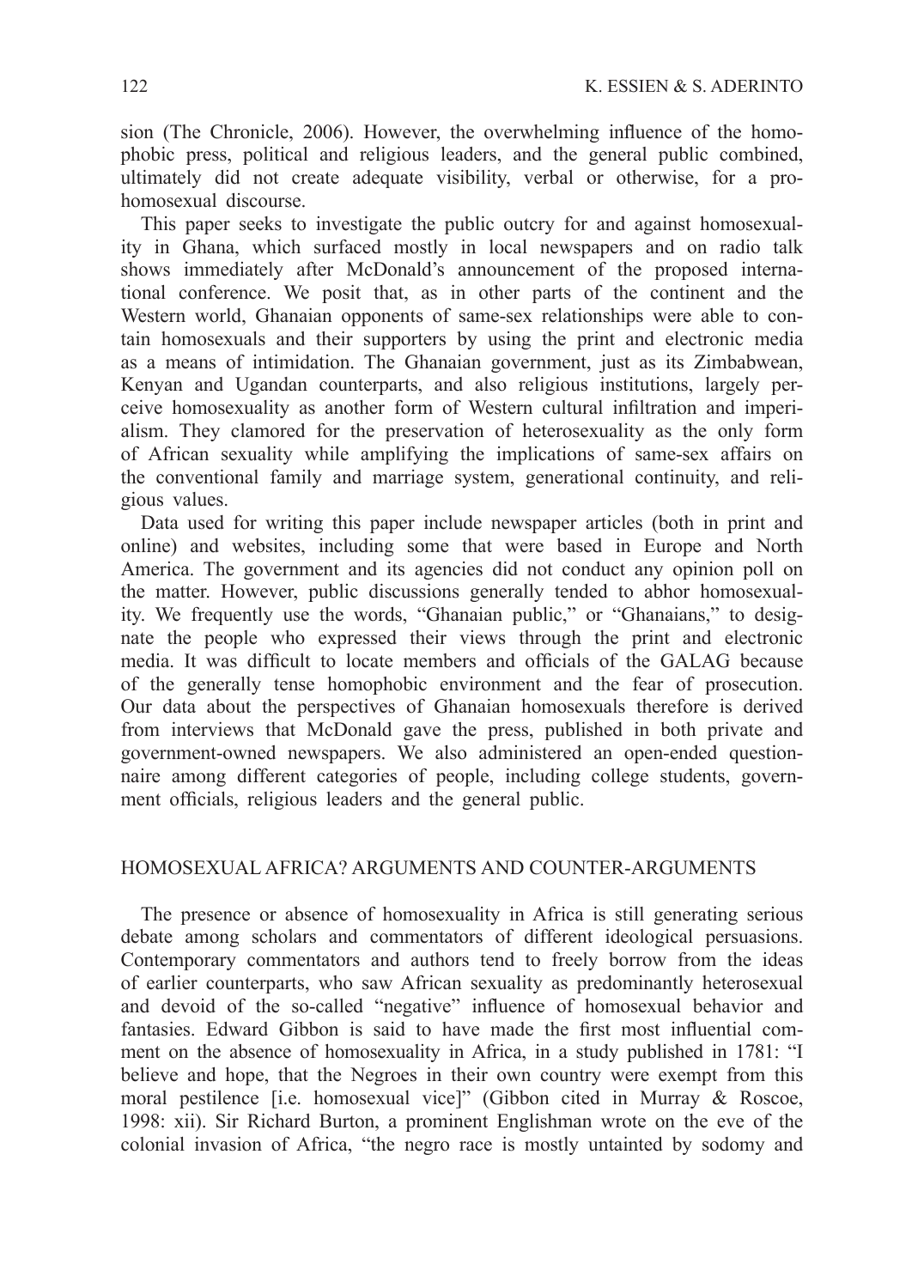tribalism" (Burton cited in Murray & Roscoe, 1998: xii). For Burton, the Sotadic zone where homosexuality was indigenous did not extend to south of the Sahara in Africa (Murray & Roscoe, 1998: xii). In another connection, the story of the *Kabaka* (king) of the Buganda who was rumored to have executed thirty pages that declined to have sex with him in 1886 is important, for it points to the presence of homosexuality in nineteenth century Buganda (Hoad, 2007: xi). While this story seemed to have confirmed the acceptance of same-sex affairs among the elite class in that part of Africa, attempts have also been made to link the practice to the influence of outsiders, notably the Arab traders (Hoad, 2007: xi).

The interconnectivity between homosexuality and cultural "infiltration" and "imperialism" is replete in the works of social anthropologists who visited Africa during the first half of the twentieth century. According to these colonial era writers, Africa was composed of primitive cultures, which were not only pure, but also devoid of the influence from Western cultural traits, characterized by a high degree of sexual laxity (Murray & Roscoe, 1998). This remark does not suggest that colonial social anthropologists were not obsessed with several other patterns of African sexuality, which they considered uncivilized or uncultured, as Vaughan (1991) has shown in her book entitled *Curing their Ills*. Early twentieth century anthropologists tended to dismiss the findings when they observed evidence of homosexual behaviors, and refused to accept the practice as an institutionalized or indigenous sexual orientation (Aderinto, 2008b).

During the 1990s, the subject of same-sex preference caught the attention of African leaders as some African homosexuals demanded official recognition. Some African leaders because of a combination of factors which include but were not limited to the need to satisfy their conservative and largely heterosexual constituencies, resisted the reform of laws that criminalized same-sex relationships. Human rights groups and politicians the world over protested against Zimbabwean President Robert Mugabe's much publicized statement about the conduct of homosexuals in his country: "If dogs and pigs don't do it, why must human beings? $(3)$  Can human beings be human if they do worse than pigs?" His reaction to international protests that followed this statement confirmed that he meant what he said: "They can demonstrate, but if they come here [to Zimbabwe] we will throw them in jail" (cited in Dunton & Palmberg, 1996: 13). On homosexuals in Western countries and their presence in Zimbabwe, Mugabe added, "Let the Americans keep their sodomy, bestiality, stupid and foolish ways to themselves, out of Zimbabwe…. Let them be gay in the US, Europe and elsewhere.... They shall be sad people here." $(4)$ 

In the 1990s, Mugabe was not the only African statesman that demonstrated antipathy for homosexuals. The stances taken by his Kenyan, Ugandan, and Namibian counterparts were equally unpalatable. Yoweri Museveni, the President of Uganda was quoted by New Vision, a state-owned newspaper as having said: "I have told the CID [Criminal Investigations Department] to look for homosexuals, lock them up, and charge them." $(5)$ 

Provocative statements made by these statesmen during the 1990s boosted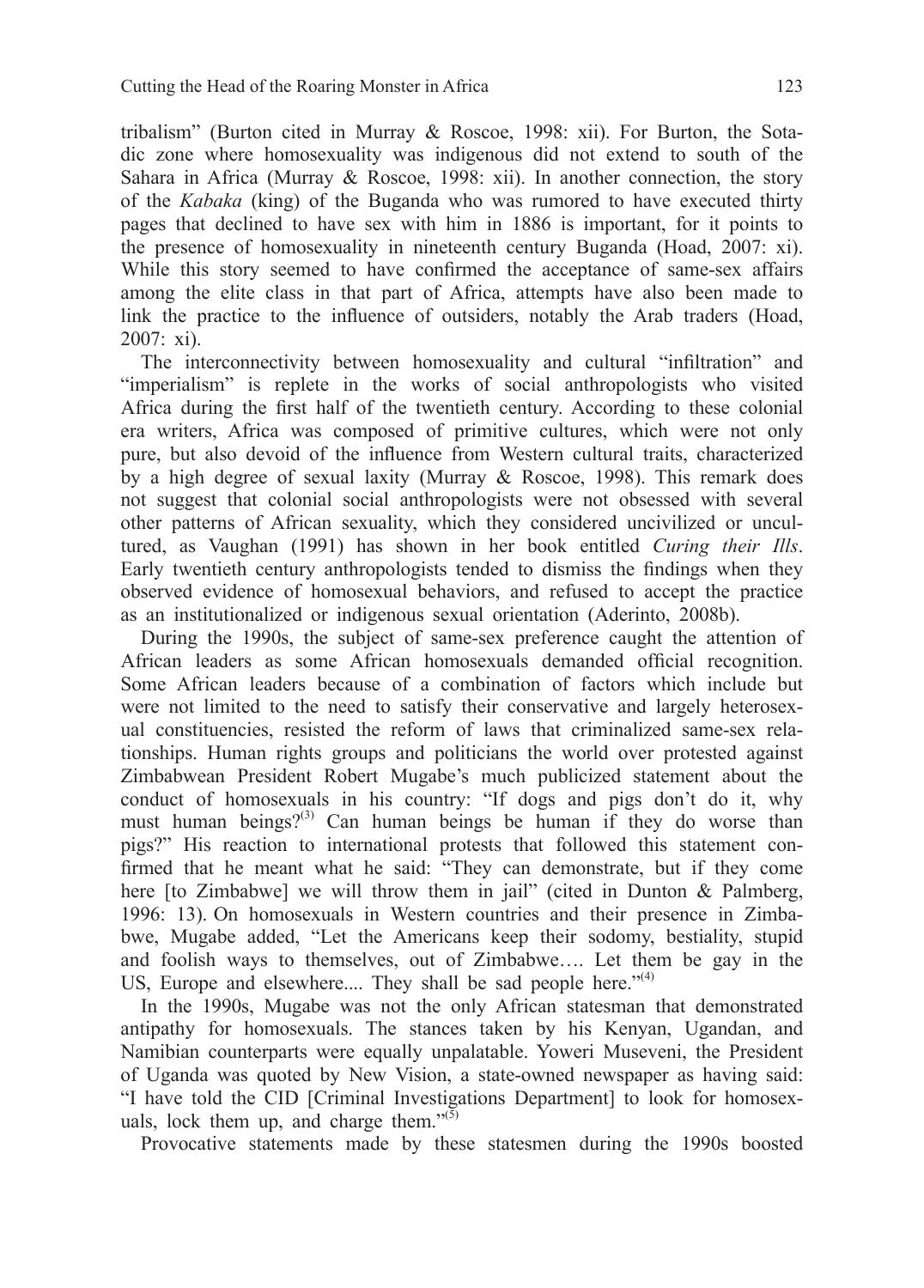global awareness of the African story of homosexuality and repression, created solidarity among gays and lesbians worldwide, and introduced into African politics a debate that North American and European countries had contested for decades, if not centuries. Importantly, the involvement of well-known public figures intensified and popularized the debate, thus creating more avenues for tension between the State, religions institutions, and custodians of African cultural values and heritage on the one hand, and those who see repression of same-sex relationships as human rights abuse on the other.

The presence or absence of indigenous homosexuality in Africa has equally generated a hot debate among academics and scholarly publications. In the preface to her popular book, *Male Daughters*, *Female Husbands*, Amadiume, a Nigerian sociologist, categorically stated that female-to-female marriage among the Nnobi Igbo should not be confused for lesbianism, arguing instead that support and cooperation between women, "do not imply lesbian sexual practice" (Amadiume, 1987: 7). Amadiume directed her remark at black lesbians who adopted "prejudiced interpretations of African situations to justify their choices of sexual alternatives which have their roots and meanings in the West" (Amadiume, 1987: 7). Her criticism is an integral component of a now well established paradigm that seeks to correct, reinterpret, and reconstruct the imposition of Western ideas on African cultural experience, especially in the study of women and gender (Awe, 1977; Amadiume, 1987; Oyewumi, 1997).

Amadiume's stance did not go well with scholars such as Hoad who argued that, "an identity politics of sameness, literally of appropriative identification, is potentially as harmful as the fetishizable difference of exoticism" (Hoad, 2007: xxv). Pincheon (2000) called attention to a sort of cultural nationalism epitomized in the denial of indigenous homosexuality in Africa, especially among African-born scholars. He claimed that facts are sometimes misrepresented by academics because of the need to deny the institutionalization of same-sex relationships in the continent.

The dearth of scholarly research on African homosexuality, without doubt, is largely responsible for the well-circulated proposition that same-sex relationships are "exotic" and "un-African." African-centered academic research rather than donor-driven studies may in some ways be capable of giving more insight into this somewhat dark corner of African history and culture. Anthologies including *Boy-Wives and Female Husbands* (Murray & Roscoe, 1998) and monographs including *Hungochani* (Epprecht, 2004), among others, are beginning to fill this gap in African studies. Authors of the various chapters of *Boy-Wives and Female Husbands* challenge the un-Africanness of homosexuality, looking at institutionalized same-sex relationships in socio-cultural context. Their findings counteract homophobic prepositions that homosexuality is a Western implantation among some African ethnic groups. Equally interesting is Epprecht's (1998) work on indigenous homosexuality in Zimbabwe, which debunked the assertion that it was introduced by white settlers, and traces the history of same-sex affairs to periods before colonial rule.

The appearance of new studies, including Hoad's (2007) *African Intimacies*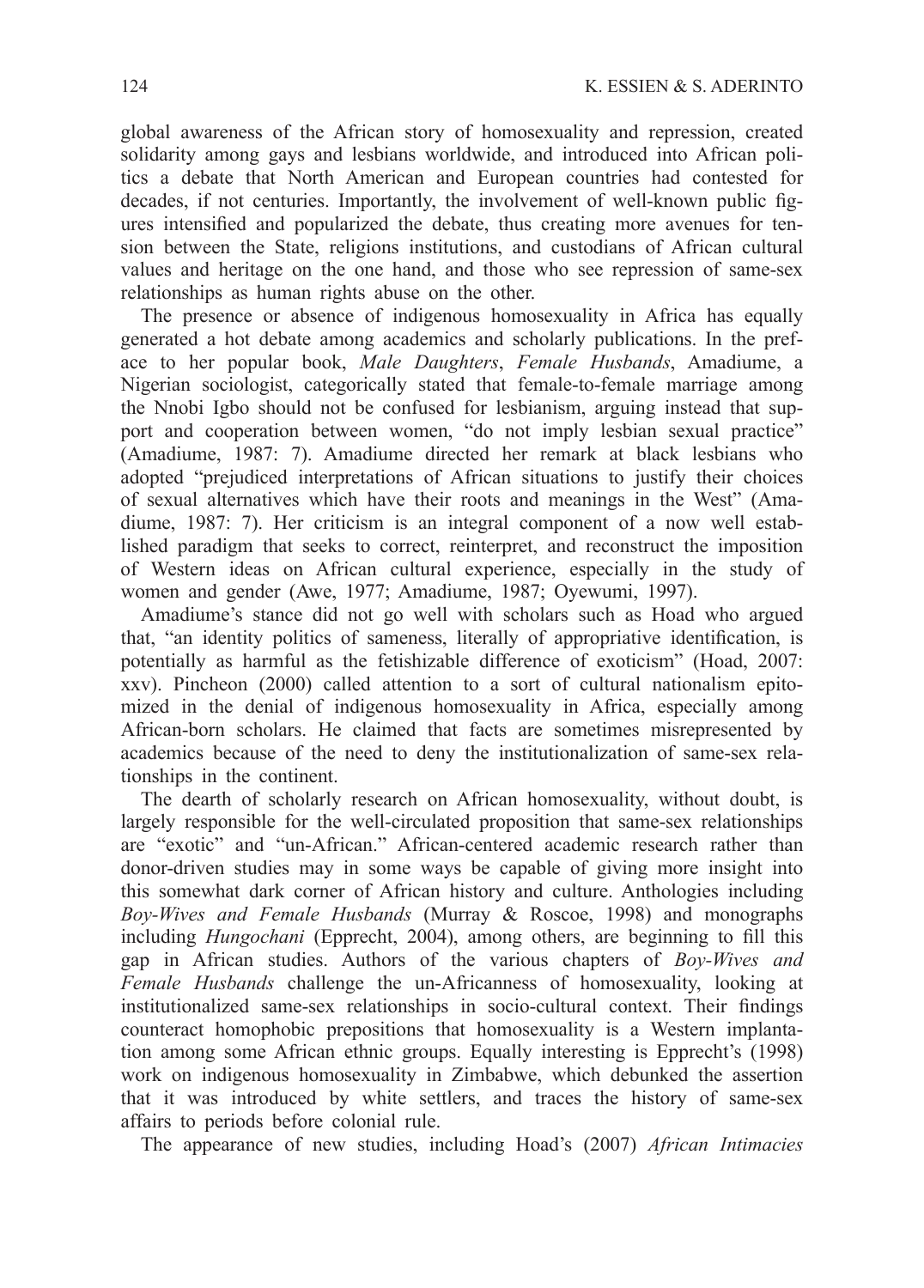and Epprecht's (2008) *Heterosexual Africa*, is not likely to resolve this contentious debate because more micro-studies of African sexualities are needed to refute or validate the notion that Africa is entirely heterosexual. The continent of Africa is vast, and likewise, African culture is not monolithic but diverse. If Africa is home to thousands of ethnic groups and nationalities, then one should also expect variations in African sexual experience and practices (both heterosexual and homosexual). Sexual variations establish the significance of conceptualizing sex and sexuality in geographical and cultural terms, thus negating the now infamous theory of a distinct African sexuality propounded by Caldwell et al. (1989: 185-234). A short insight into the case of three ethnic groups in Nigeria, the world's most populous black country, can be used to further throw light into the dynamism as well as complexity of the African sexual experience.

Transvestism and cross-dressing can be found among the Yoruba and Hausa. Hausa transvestites (*yan daudu*, men who talk like women), in spite of the fact that they sometimes play an important role in Hausa Bori religious observances, tend to be associated more with deviance and criminalized, accused of serving as pimps and procurers in northern Nigeria's prostitution network (Pittin, 2002: 214-235; Gaudio, 1998: 115-128; Salamone, 2005: 75-86). Some Hausa *yan daudu* are bisexuals, while others who are entirely heterosexual enjoy crossdressing. Yet some engage in predominantly same-sex behaviors (Pittin, 2002: 214-235; Salamone, 2005: 75-86). However, a form of cross-dressing among the Yoruba is restricted to certain categories of people, such as the *Elegun Sango*, the priests of the *Sango* deity. Matory (1994: 206-208) has described the feminine character of *Elegun Sango* (biological males) who usually have multiple wives and children, but found no evidence that they have sexual intercourse with other men. The *Aboke 'Badan* (the hereditary priest of Oke 'Badan deity in Ibadan, a Yoruba town) who is a biological male permanently wears female hairstyles (*suku, opalangbe, koloba*) and cross-dresses as a female during the annual worship of the deity. As a spirit medium of a female deity (*Atage olomu oru*), it is incumbent on him to cross-dress not only during the annual festival, but also when occasionally in the midst of other priests and traditional chiefs of the town. However, the Aboke does not engage in any same-sex behavior (Aderinto, 2008a).<sup>(6)</sup> According to Matory and Oyewumi, authors of the award-winning books *Sex and the Empire that is No More* and *The Invention of Women* respectively, gender and sexuality is an integral component of Yoruba religion, and cross-dressing further validates the fluidity of gender as a social and historical construction among the Yoruba (Matory, 1994; Oyewumi, 1997).

Yoruba women in precolonial and colonial times would encourage and, in some cases, help their husbands to search for new brides in order to secure time to engage in trade (especially long-distance) and limit the enormous social responsibilities that marriage sanctioned upon them (Aderinto, 2008a). It was not unusual for them to help their husbands raise the bride price and other requirements for marriage consummation, thus performing the responsibilities of the bridegroom. This kind of arrangement is definitely different from the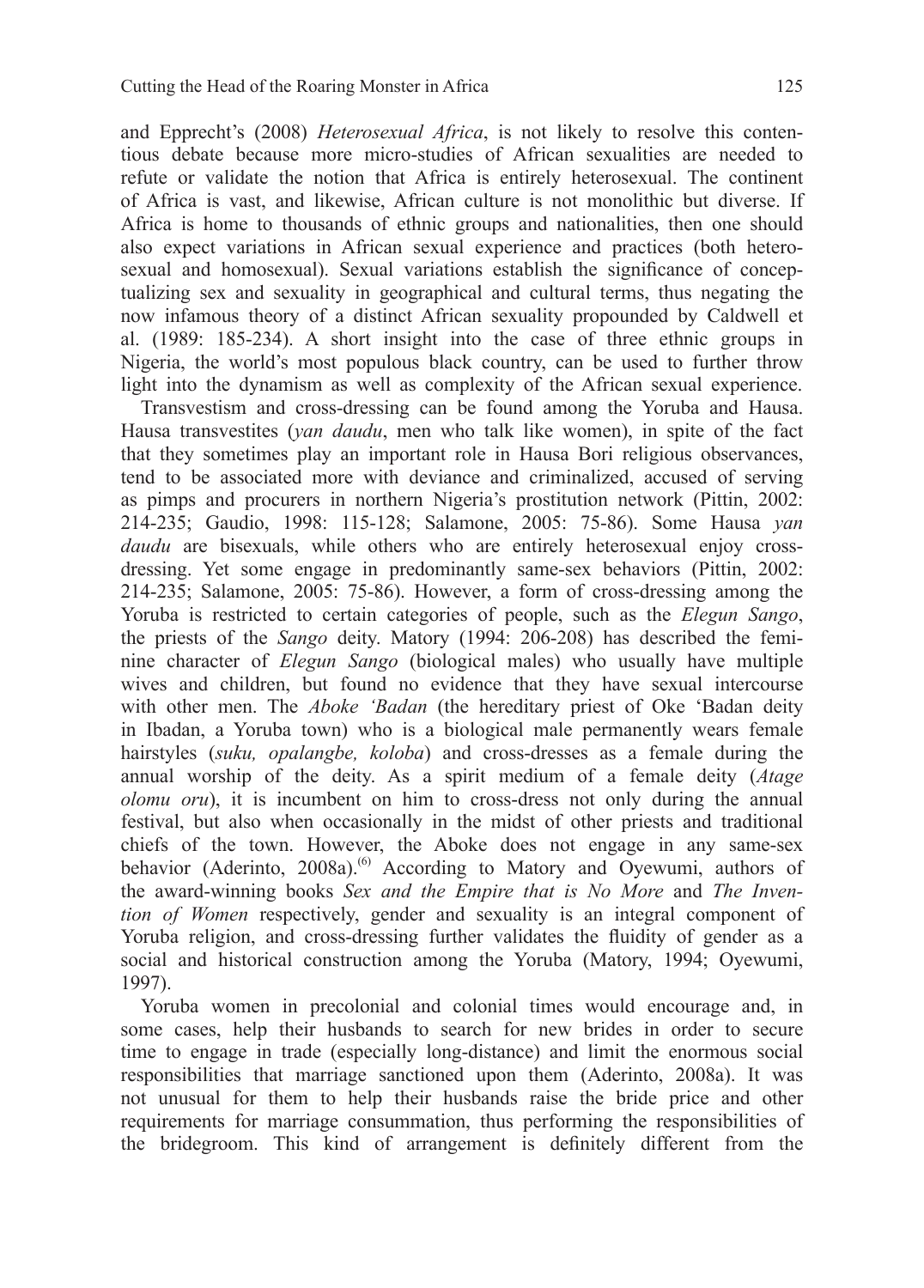woman-to-woman marriage that Amadiume studied. In the Yoruba case, the new bride is married into a household always headed by a man. However, both practices enhanced women's economic and social standing both within the extended family and the community at large. In a traditional Yoruba compound (*agbo ile*) and household (*ile*), senior wives address new brides and junior wives as "my wife (*iyawo mi or aya mi*)," but this does not mean that they have any form of erotic or sexual contact or relations. Wives may likewise address male and female members of the house as "my husband/s (*oko mi plural oko wa*)" (Fadipe, 1970: 97-100). But again this does not mean they engage in sexual fantasies or relations. Linguistic patterns and actual practices do not always correlate and of course vary from culture to culture. The authors of the following prominent works and many others on Yoruba history and culture did not document any form of institutionalized same-sex relationships among the people (Olurankinse, 1992; Ojoade, 1983; Olajubu, 1972; Johnson, 1921; Fadipe, 1970; Ajisafe, 1924).

This brief discussion of sexual variation among three out of Nigeria's over 300 ethno-cultural groups leads to one conclusion: if it is unprofessional and unscientific to generalize that Africa is mainly heterosexual as Epprecht (2008) maintained or that there is a distinct form of sexuality which Caldwell et al. (1989: 185-234) believed is promiscuous and facilitate the entrenchment of the HIV/AIDS pandemic, then it is equally inaccurate to generalize about the existence of indigenous homosexuality among all African ethnicities, especially in the absence of micro and empirical research. The point we make is that the fact that traces of indigenous same-sex relationships are found among one ethnic group should not be taken to mean that it is prevalent among all African ethnicities, and that more academic and systematic finding focusing on cultural and historical construction of gender, sex and sexuality in specific cultures is needed to ventilate this contentious aspect of African history and culture.

## Homosexuality: Its un-Africanness and Western Cultural Infiltration in Ghana

Again, on August 31, 2006, Prince Kweku McDonald, the President of the Gay and Lesbian Association of Ghana (GALAG) went on Joy FM to remind Ghanaians about the rights of gays and lesbians (Ennin, 2006). He also announced that a proposed international conference was to be held in Accra, the nation's capital on September 23 and other locations, such as Koforidua in the Eastern region (Quaye, 2006).

This public announcement by the President of GALAG, echoed in other local radio stations and media outlets, unleashed an unprecedented atmosphere of hatred for homosexuals. McDonald's unexpected proclamation of the strength of the movement gained front-page newspaper coverage in *The Chronicle*, *The Accra Daily Mail*, *Daily Guide*, *The Ghanaian Times* and *The Daily Graphic*, and several websites. Indeed, ripple effects from McDonald's announcement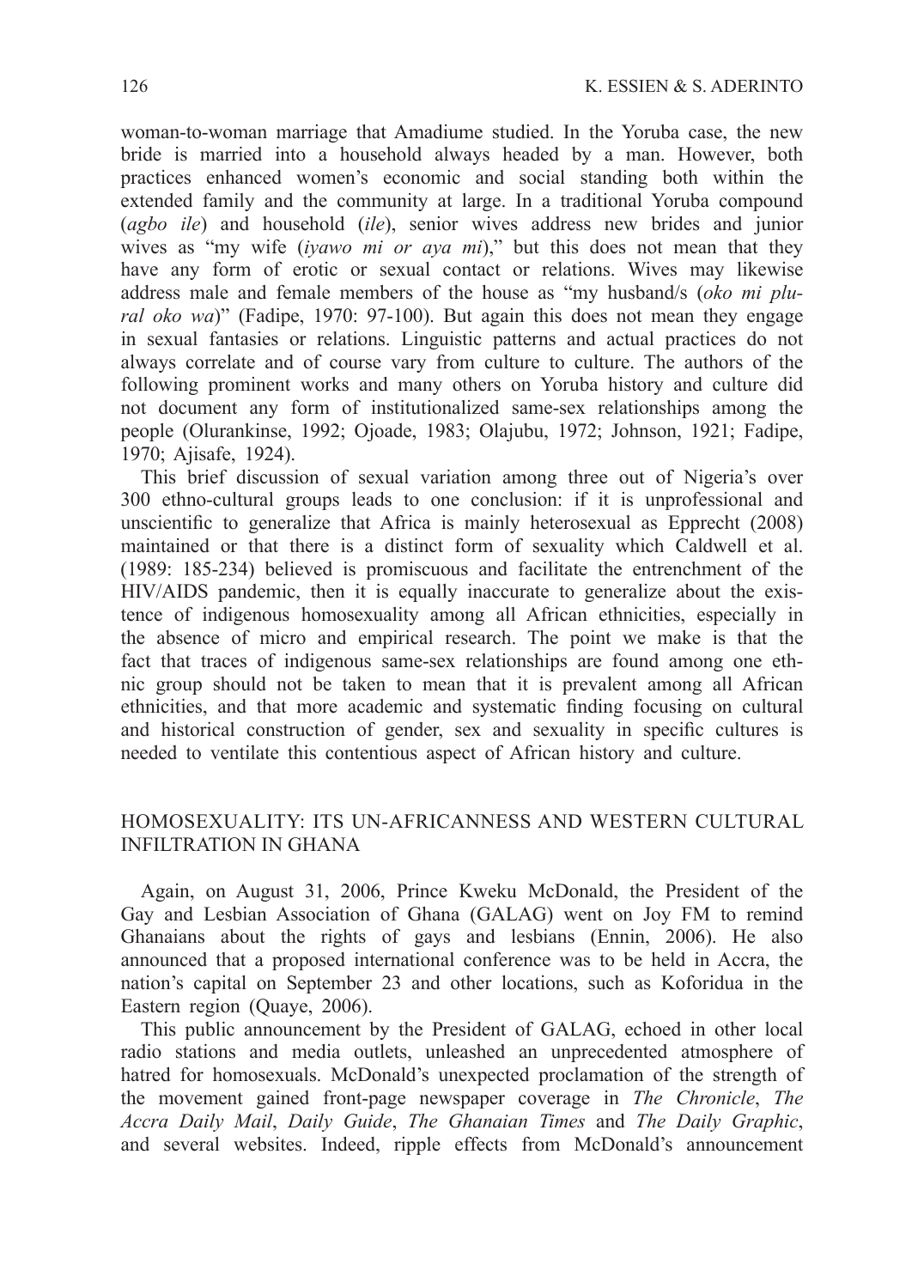went beyond the media. It penetrated the walls of the government, churches, mosques, college campuses and the larger public conversation. Strong opinions rapidly emerged: David Adotey Saka, a storekeeper warned that Ghana was "descending into the days of Sodom and Gomorrah (Boateng, 2006)." Valerie Bempomaah Okai, a college student and a Christian, stated that homosexuality "is an indictment on our culture and our beliefs." Akosua Dunia, a street vender queried "as a society where are we drifting towards?" Christine Okaine, a Christian hair beautician claimed, "man was created in God's image to procreate… gays and lesbians are telling God how things should be done, which is wrong" (Boateng, 2006).

Kwamena Bartels, the Minister for Information and National Orientation made the first official remark to the proposed meeting. Bartels not only proclaimed that any attempts to hold the international conference in Ghana would not be entertained, but threatened members of the GALAG that they would be arrested if they disobeyed government orders. Bartels stated that, "the government would like to make it absolutely clear that it shall not permit the proposed conference… the government does not and shall not condone any activity which violently offends the culture, morality and heritage of the entire people of Ghana" (Sawatzky, 2006). He further cited a relevant section of the criminal code, which criminalized "unnatural" behaviors such as homosexuality (Sawatzky, 2006). Bartels' announcement is in conflict with Ghana's Constitution which "guarantees the protection of all human rights of every person in Ghana, whatever his race, place of origin, political opinion, color, religion, creed or gen $der$ <sup>"(7)</sup>

Religious authorities and the government expressed similar ideas about "natural" sexual behavior (heterosexuality) and the promotion of "decent" social and sexual behavior. The ordination of a homosexual priest in North America was and is still considered a religious aberration among Ghana's Christian leaders who were afraid that the proposed conference and official recognition of homosexuals could undermine the spiritual purity of the church, or even lead to the rise of homosexual priests within the church hierarchies (Addo, 2006). The Christian Council of Ghana (CCG), the umbrella organization of all Christian denominations in the country, served as the mouthpiece of their flock. The religious body mobilized its constituency to denounce GALAG's effort to come out of the closet. The CCG abhorred the formation of the gay and lesbian association and upheld the ideas of Ghana's absolute hetero-normativity. The CCG referenced a passage of the Bible's Leviticus 20:13, "If a man lies with a male as he lies with a woman, both of them have committed an abomination…they shall surely be put to death," to validate the ungodliness of homosexuality. The CCG tried to underscore the importance of drawing a line between human rights issues, religious issues and the definition of cultural taboos. Rev. Dr. Paul Kofi Fynn, chairman of CCG emphasized that there was some level of limitations to the rights of individuals or groups. Fynn declared, "the fact that the constitution of Ghana guarantees freedom of association, movement, speech and worship, is not a license to misbehave and satanize our country as Sodom and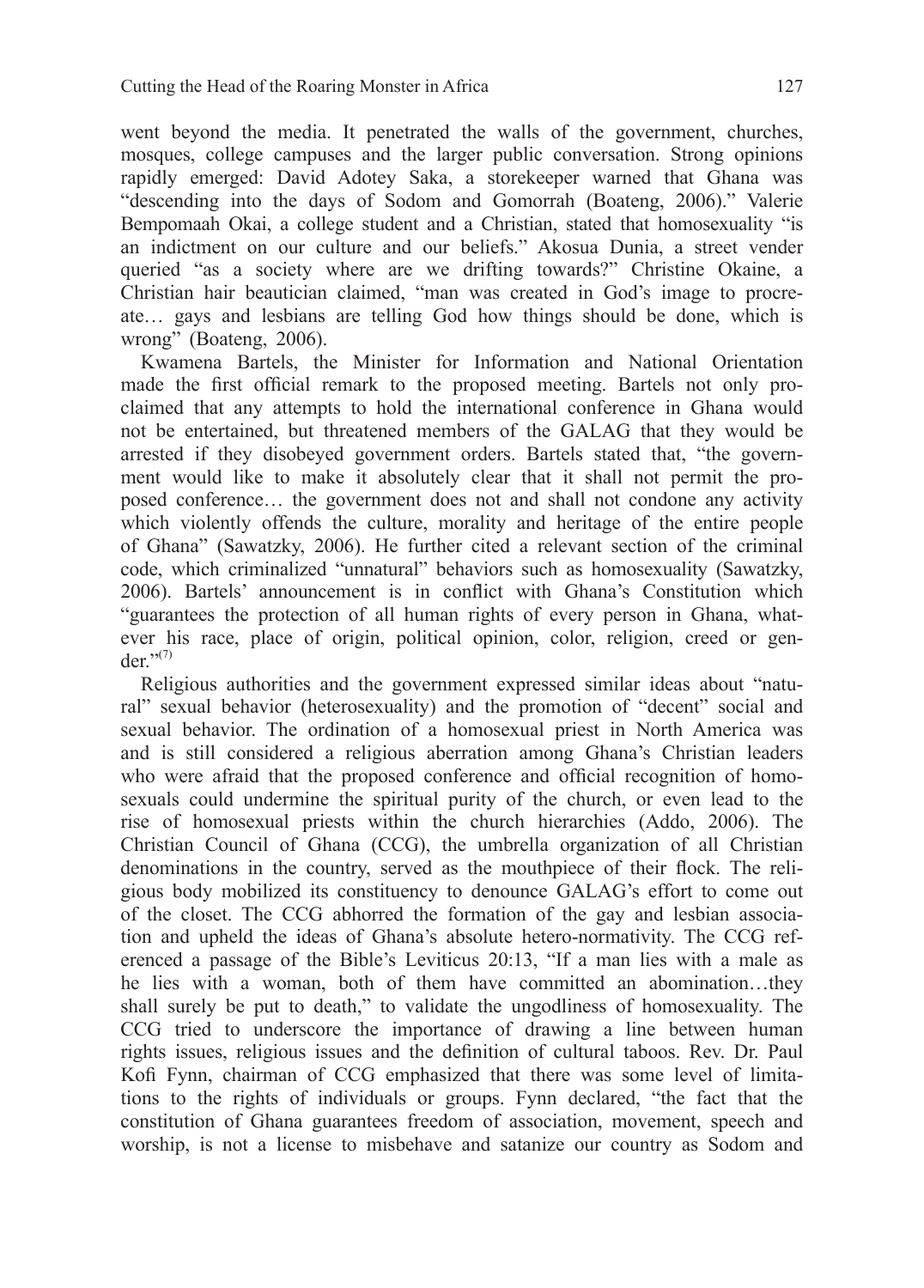Gomorrah did in the Bible" (Fordjour, 2006 ).

The CCG was not alone in the condemnation of the institutional acceptance of homosexuals. Indeed, other Christian denominations followed similar approaches in denouncing GALAG and supporting the Ghanaian government, which had the political and legal machinery to criminalize and prosecute people accused of illegal sexual behavior. *The Ghanaian Times*, a national newspaper, reported that the Anglican Church of Ghana (ACG) also showed solidarity with Minister Bartels of the Ministry of Information and National Orientation. It is significant to note that the spiritual integrity of the Anglican Church in Africa was and still is confounded by the decision of some of its sister congregations in North America and Europe to ordain homosexual priests and bishops in the early 1990s. Certainly, the emergence of GALAG in Ghana struck a highly sensitive religious and emotional nerve prompting a spontaneous response throughout its dioceses in Ghana. According to Rev. Justice O. Akrofi, the Archbishop of ACG, it was imperative that all religious groups speak out publicly against GALAG in order to prevent the expansion of homosexual organizations and movements in Ghana and throughout Africa (Owusu, 2006).

The CCG and Anglican Church were not the only Christian groups that condemned the official recognition of homosexuals in Ghana. Apostle Dr. Michael Kwabena Ntumy of the Church of Pentecost, lamented that the church would not ignore Leviticus 18:22; 20:13, because it emphasized that sexual relations should be between a man and a woman only, and that those who crossed such sacred intimate lines established by the supreme God would be punished on the day of judgment. He reminded the Pentecostals that, "as spiritual watchdogs, we wish to warn of the consequential disfavor and wrath of God on this nation if Ghana fails to condemn homosexuality" (The Ghanaian Times, 2006). The Pentecostal Church of Ghana, The Assemblies of God Church, another charismatic movement with over 2 million members, praised the Ghanaian government for leading the way to prevent gays and lesbians from gaining social visibility in the country. The leaders of the Assemblies of God of Ghana made a direct connection between traditional value systems, the government's position, and blessings from God. In the words of Rev. W. W. Dontoh, General Superintendent of the Church, "Our ancestors and elders had very good reasons for condemning this practice hence our culture does not accept gay practice…by refusing [the] gays to hold their meeting in this country, Ghana has proven to the world that we are a nation with strong moral values. God will bless us abundantly for honouring Him in this direction" (The Spectator, 2006).

Christian leaders were not the only religious authorities that publicly denounced homosexuality. It was rumored that a public demonstration of a national magnitude was planned to register the public disdain for homosexuals by the Vice President of Ghana, Alhaji Airu Mahama, the National Chief Imam, Sheikh Osman Nuru Sharubutu and a traditional chief of the Gã, an ethnic group in Accra.(8) Presumably, the anti-gay and lesbian rally did not take place, because with the cancellation of the GALAG's conference it appeared that Ghanaian homosexuals no longer posed an immediate threat to the nation.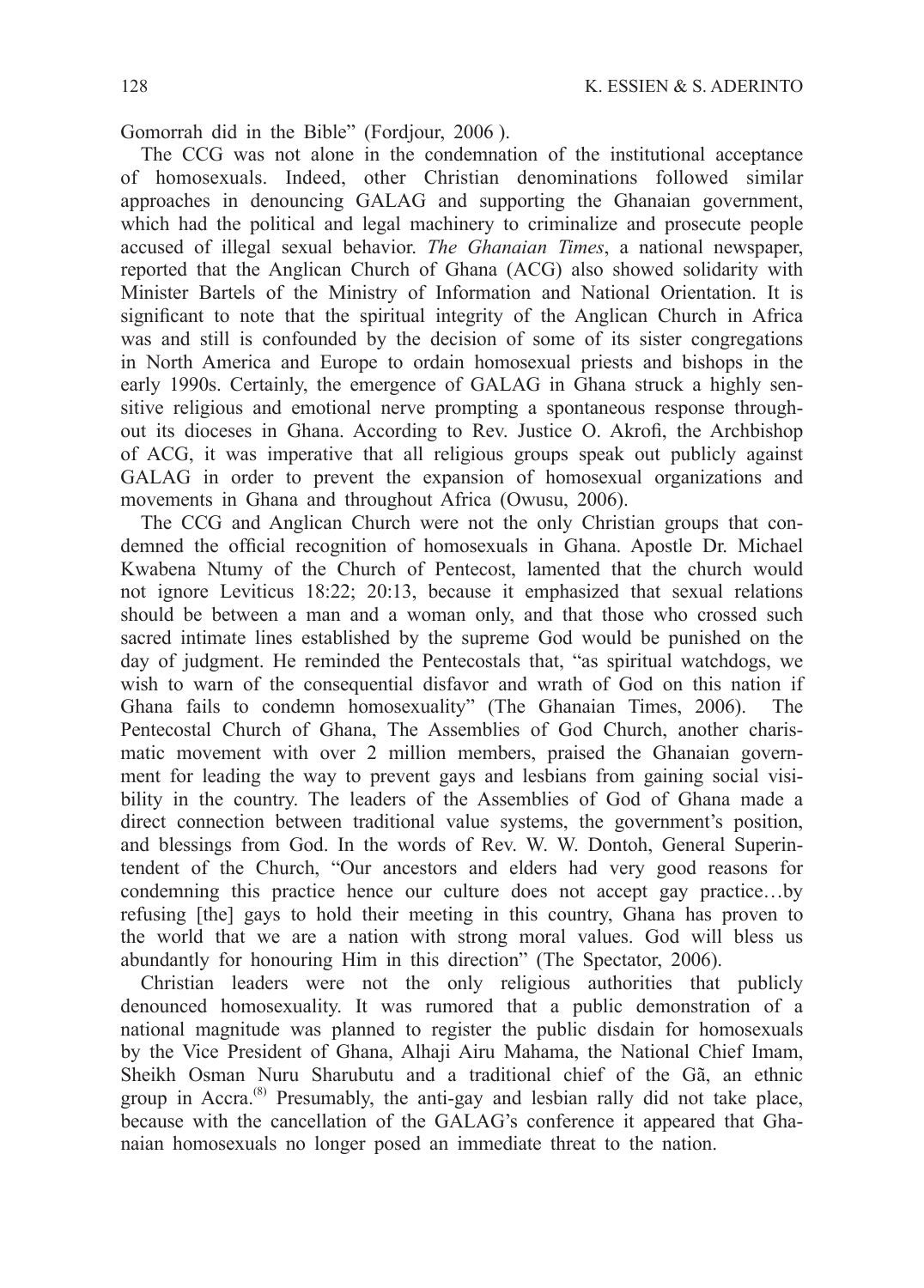There is no gainsaying the fact that the government and religious institutions' response appealed to the homophobic sentiment of the Ghanaian public.<sup>(9)</sup> But it appears that some other commentators to these debates felt that the government and religious institutions should be blamed for the ineffective policing of social and moral decadence, such as homosexuality and prostitution. Although this notion of the ineptitude of authoritative bodies is very popular, one of the most comprehensive contributors to this issue, Nana Kofi Amankwah stated:

Churches, traditional rulers, and government are to be blamed for the gay and lesbian patronization in our country. Their presence in the country is disastrous for the core principle of the good name Ghanaians had enjoyed. The entire nation understands God's principles of reproduction to fulfill the purpose of our mission on this earth as man and women married and living together. Not man and man or woman and woman. $(10)$ 

Amankwah also stated:

The traditional leaders should realize that they have a constitutional obligation to continue the ideological legacy of our ancestors for the next generation. Tradition has no limits. Without tradition there is no innovation…. Tradition is an identification of a culture that determines who we are. As a result of this, these traditional leaders need to wake up from their slumber and stop this idiotic behavior from those South Africans that have the audacity to recruit, and others who has allow their facilities to be used for these satanic purpose....

The concomitant effect of the institutional condemnation of homosexuality was the creation of an atmosphere of fear towards and intimidation against homosexuals. The reactions of Ghanaian homosexuals (led by McDonald), as we shall see in the proceeding section, unveiled a counter-discourse to the popularly held idea of homosexuality and deviance.

# Defending Sexual Choice and Orientation: GALAG, the Ghana State and Religious Institution

Polemics about the proposed homosexual solidarity conference oscillated like a pendulum, as McDonald challenged Kwamena Bartels and religious leaders. Overwhelmed by threats against gays and lesbians, McDonald asserted that, "There are hundreds and millions there who would not show their faces, because they know when they show it, this is the reaction they will get from Ghanaians" (Sawatzky, 2006). The leader of the GALAG appeared not to be intimidated by the name-calling, and threats by the government and religious bodies. Indeed, he had a tripartite battle to fight: (1) to demand reforms of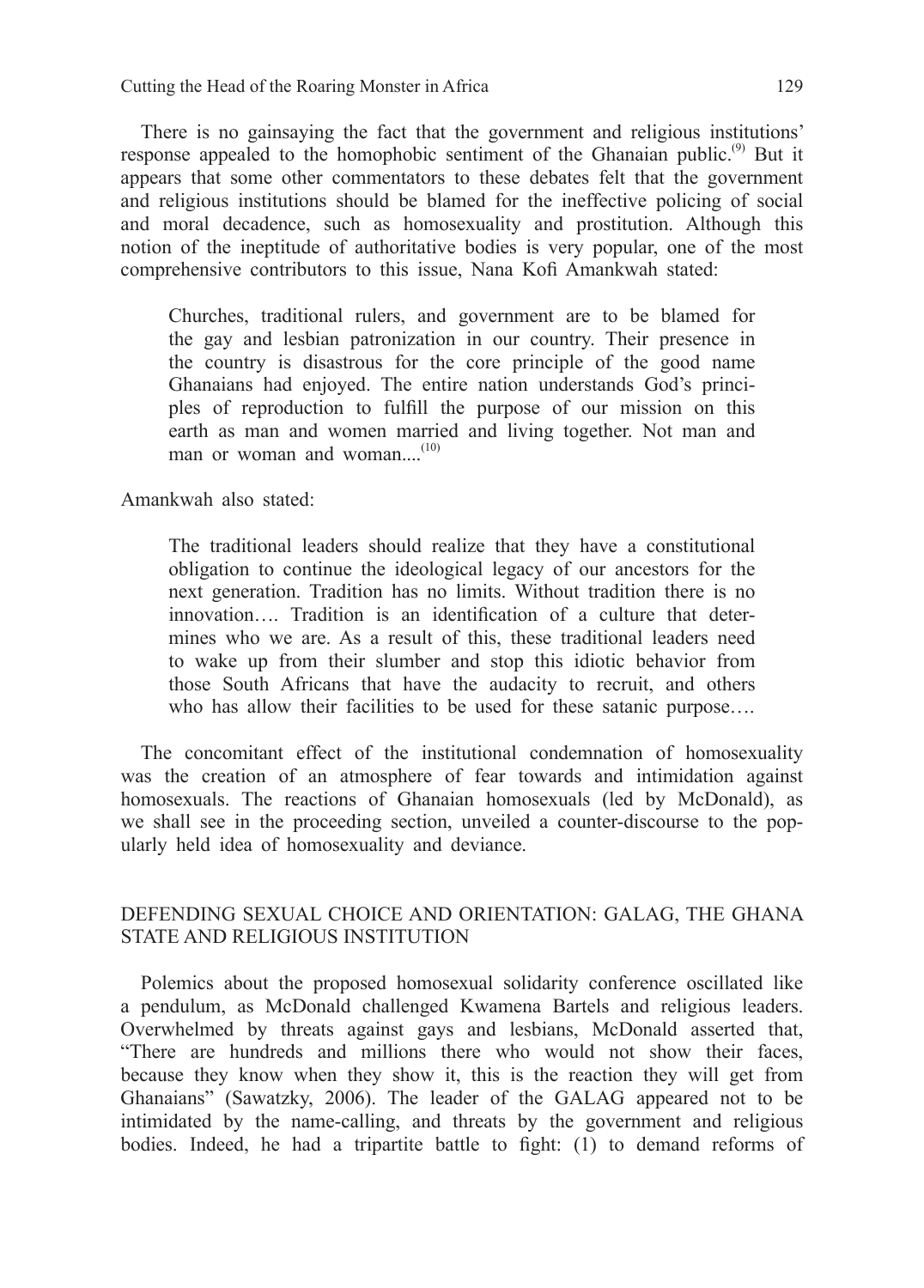legal codes that criminalize homosexuality, (2) to establish sexual orientation as a human rights issue rather than a moral one, and (3) to challenge the notion of Ghana as a Christian nation and to appeal to Ghanaians to look at family structures and sexuality from a different angle.

But the most immediate battle that had to be fought was in the court of public opinion, and the media determined the extent of visibility given to the counter positions presented by the GALAG. Clearly the media, especially in print, saw the controversial homosexuality stories as a way of improving sales and readership. But the difficulty was in ensuring that the opponents of homosexuals did not see the media outlet as having a pro-homosexual viewpoint. The Ghanaian press, like most news outlets the world over, are conservative and tended to be pro-government in their coverage of the entire imbroglio.<sup>(11)</sup>

GALAG and its leaders were aware that in order to make strides, it was imperative to get to the root of the debate by appealing to the moral and religious sense of Ghanaians. McDonald came up with an innovative strategy by raising some pertinent questions: What is the origin of the criminal code that criminalizes the so-called unnatural sexual behaviors? And he asked likewise whether the Bible was indigenous to Ghana. On matters relating to religion, he stated, as a Christian, he believed that some laws in the Bible were instituted for a specific period in history, and therefore, Christians should be open-minded about their interpretations. For example, McDonald made an argument that slavery was prevalent during the period of the Old Testament and the New Testament, but today slavery and servitude of all shades were despicable worldwide. The idea of the globalization of cultures also caught his attention. He asked the citizens to ponder the idea of the "authentic Ghanaian culture" as paradoxical, given the fact that individuals and groups over the course of Ghanaian history have adopted values, customs, and ideals that may have been extraneous to Ghana (Sawatzky, 2006).

McDonald's attack on the secular posture of the Ghanaian state was compelling. He wondered why a modern democratic state should use the Bible as a means of deliberating on issues closely connected to a religiously pluralistic society's social and sexual experience and existence. Additionally, he described both the legal code and the Christian Bible as part of the ideological package that the Ghanaians inherited from colonial masters. McDonald did not end there. He charged that since Europeans and North Americans have embraced homosexuality and ordained some gay and lesbian church ministers, Ghanaians should also be receptive to this kind of development.

The GALAG President also expressed criticism of those who employed elements of legal codes, and those who held on to cultural factors. He touched on a sensitive subject embedded in Ghanaian cultural norms and traditions, and challenged the collective assertions that homosexuality was an imported sexual identity from the West. McDonald explained that the traditional Ghanaian culture did not include eating at modern restaurants, wearing suits, or driving a car (Amoako, 2006). Indeed, the GALAG's view as espoused by McDonald, expresses a salient argument about modernity and acculturation. As in many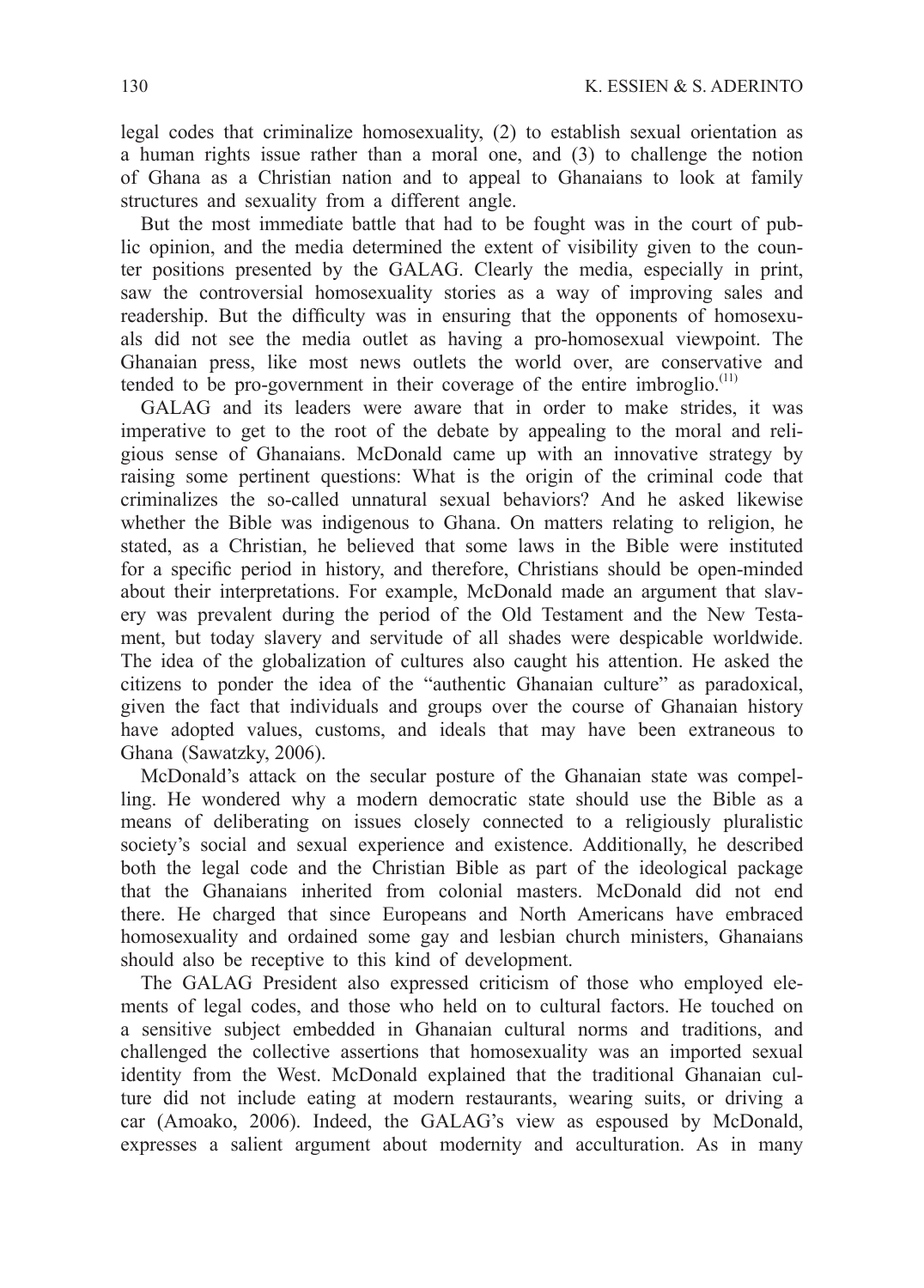other cultures, Ghanaian cultures have also been permeated and influenced by foreign values, norms and cultures. In fact, it would be difficult to locate many elements in Ghanaian cultures that speak otherwise (Amoako, 2006).

One of the issues that characterized the discussions about homosexuality during the debate that began with the announcement of the international conference on homosexuality was whether it had its origins in Ghana. Is homosexuality an old sexual tradition in Ghana or is it a new phenomenon? A clearer identification of its origin will enable us to properly trace how this issue has been dealt with in the past, and why it remains a contentious issue in the socio-cultural debate. McDonald and the GALAG members had a simple answer to its origin in Ghana. They claimed that Ghanaians were naïve, because people have always engaged in same-sex relations, despite the rigid norms that perceived homosexuality as a cultural taboo. To make a stronger case about the presence of alternative sexual lifestyles in Ghana, the GALAG posted dialogue and experiences of gays and lesbians in Ghana on their website in order to educate the Ghanaian public.<sup>(12)</sup>

The crisis in Ghana gained international attention as supporters from South Africa, Asia and the International Gay and Lesbian Human Rights Commission expressed solidarity with the GALAG. They criticized Minister for Information and National Orientation Bartels, religious leaders, and the Ghanaian media for being homophobic and for exacerbating the controversy. While some international groups called for a boycott of Ghanaian goods and products in the international market, others sent petitions to the President of Ghana, John A. Kuffor, during his tour of Europe to canvass foreign investments in Ghana. One of the petitions from a gay rights group in England read:

Ghana's continuing criminalization of homosexuality is a relic of colonialism. The British colonial administrators imposed this anti-gay law on the people of Ghana in the nineteenth century. It sets Ghanaians against Ghanaians, undermining national unity and dividing people against each other. The prohibition of consenting adult samesex relations violates the United Nations Universal Declaration of Human Rights and the African Charter on Human and Peoples' Rights, which enshrines the principles of equal rights and non-discrimination for all human beings. $(13)$ 

The group also wanted the Ghanaian President to follow the footsteps of Nelson Mandela, the former South African President, who supported gays and lesbians after the demise of Apartheid. Finally, human rights lobbyists wanted Kuffor to follow in the footsteps of Kofi Annan, a Ghanaian statesman and former Secretary General of the United Nations, who endorsed spousal benefits for employees of the world body including same-sex couples. $^{(14)}$ 

Ironically, considering the intensity of homophobia in Ghana, violence against gays and lesbians is not as common when compared to the situation in Zimbabwe, Namibia and Kenya, or in Europe and North America. Violence remains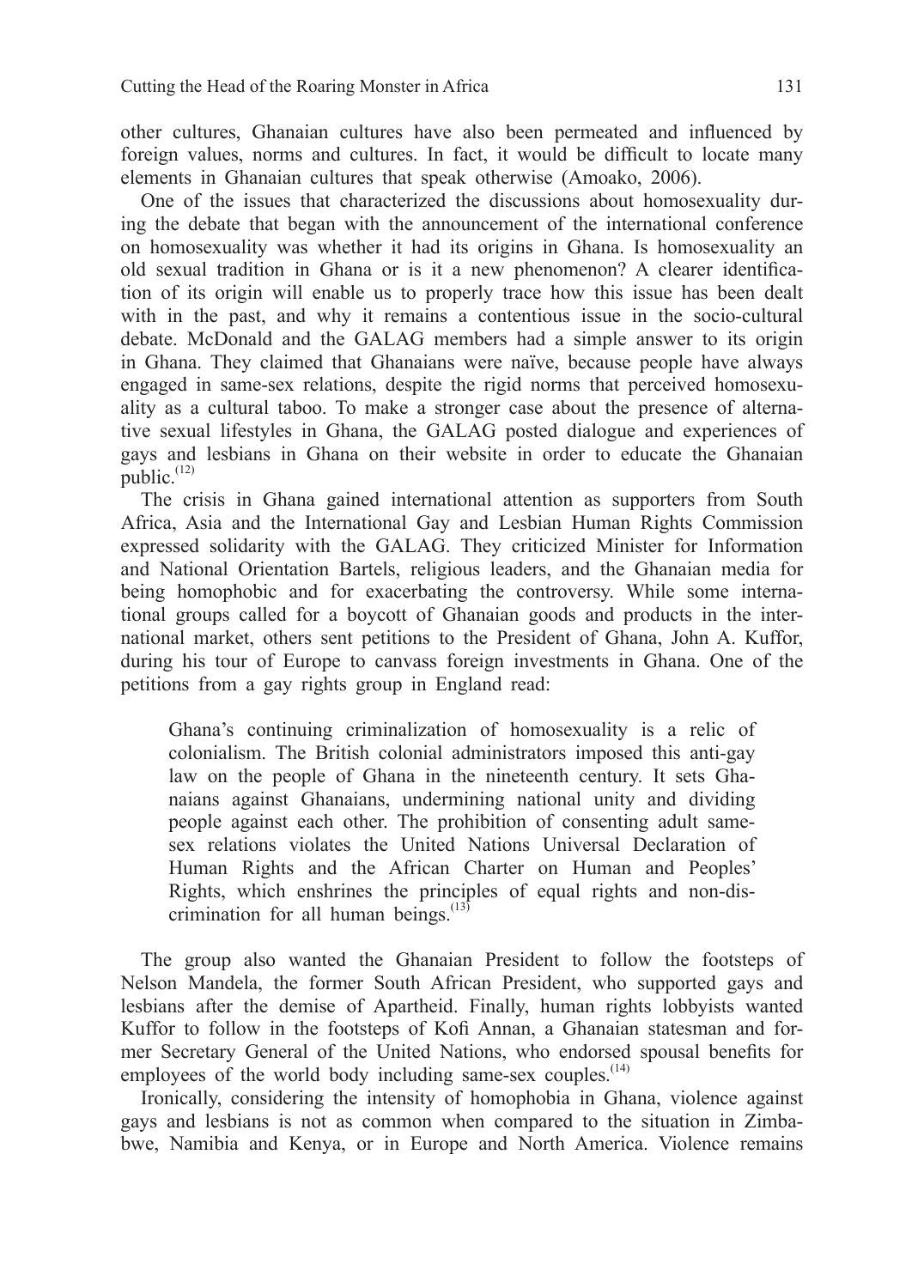rare, because most homosexuals are neither vocal nor publicly forthcoming about their sexuality. However, *The Chronicle* reported threats against homosexuals who congregated in Suhum and Koforidua in the eastern region of Ghana soon after McDonald made his first public announcement in August 2006 (Quaye, 2006). Similarly, reports on some international gay and lesbian websites revealed that threats on McDonald's life were so intense that he was forced to leave Ghana temporarily to an undisclosed location in West Africa (Quaye, 2006). Although reports of physical violence against gays may be low, the impending threat of violence may be conceived as a constant.

The relationship between the media and homosexuals was paradoxical. On the one hand, homosexuals accused newspapers such as *The Chronicle* and radio stations on many occasions of engaging in propaganda. On the other hand, the media offered an avenue for disseminating news about the debate and allowing discrimination against gays and lesbians to be visible. For instance, *The Daily Graphic*, a leading government newspaper, reported that four people were each jailed for a two-year term for shipping magazines and materials that showed gays and lesbians in explicitly sexual positions in 2003.<sup>(15)</sup> Although the GALAG generally perceived the media and religious institutions as pro-government, the Ghanaian press played a significant role throughout the crisis by capturing the voices of both support and dissent, and making such views accessible to a wider public. They created a platform for Ghanaians and the rest of the world to express opposing views and to engage verbally with each other (The Chronicle, 2006). In many ways, the publication and broadcast of controversial ideas attest to the reality that opposing conceptions about sexuality do exit, not only abroad, but also within Ghana.

### **CONCLUSION**

McDonald and the GALAG members were unsuccessful in lobbying the Ghanaian government to recognize the contradictions in the criminal code that criminalizes unnatural acts. The GALAG's insistence that one's sexual choice/orientation should be treated as a human rights issue rather than a religious or cultural issue remains un-entertained in the Ghanaian context. Without any doubt, the GALAG will have to make a more concerted effort in order to appeal to the group of influential conservative Ghanaians who made their opinions known through electronic and print media, and who believed that tolerating the voices of the homosexuals or allocating a degree of sexual freedom to them was tantamount to the desecration of the Ghanaian tradition of family, its religious treasure, and the international reputation conceived over the last fifty years.

Although fervent appeals by the GALAG and international gay rights activists and advocates have not gained considerable currency in Ghanaians political arena, gays and lesbians have managed to defend their sexuality or educate Ghanaians about their sexual convictions. They continue to use information outlets, especially the Internet, to share their story with the Ghanaian society and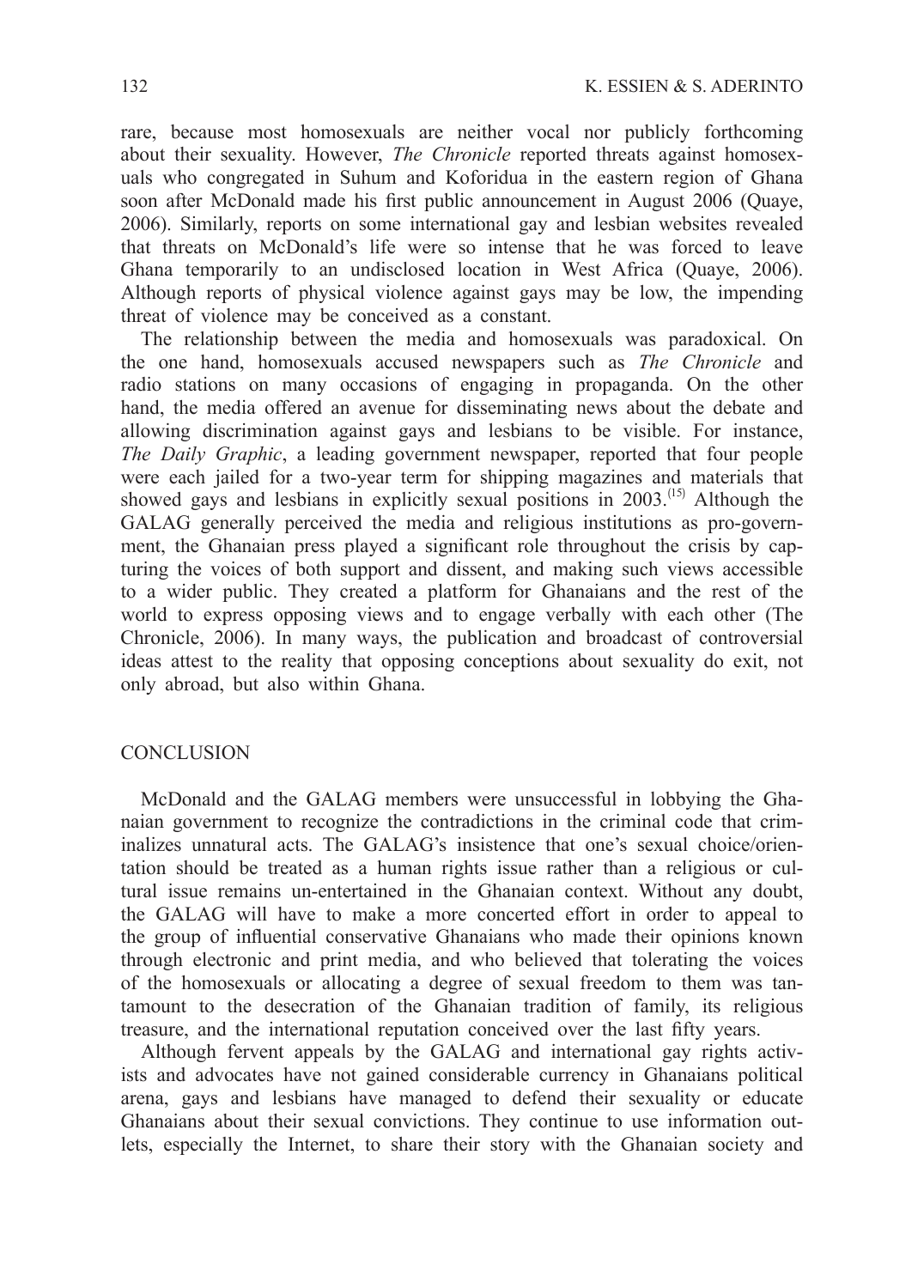the world at large. In the midst of this highly charged debate in which overt and covert intimidation by the opponents of same-sex unions continues against the gays and lesbians, the GALAG has continued to seek new ways to galvanize support for their political and social agenda.

ACKNOWLEDGMENT A version of this paper was presented at the Popular Cultures in Africa Conference held at the University of Texas at Austin between March 30 and April 1, 2007. We thank the audience for their comments and suggestions. Courtney Morris deserves special thanks for painstakingly going through the essay several times and offering suggestions, which improved its quality. We also express our sincere gratitude to the anonymous reviewers of African Study Monographs for their helpful criticism and suggestions.

## **NOTES**

- (1) A statement attributed to a caller during a radio talk show on Joy FM of Accra, Ghana on August 31, 2006.
- (2) Interviews were conducted at University of Ghana, Legon.
- (3) Mugabe's ill-fitting suit of moral outrage. The Independent (London), Aug 27, 1995. Online. http://findarticles.com/p/articles/mi\_qn4158/is\_19950827/ai\_n14002832 (Accessed on November 15, 2008).
- (4) Ibid. 13.
- (5) Uganda: Arrests Of Gay Men Have Begun. Online. http://www.iglhrc.org/cgi-bin/iowa/article/takeaction/resourcecenter/125.html (Accessed on February 1 2009).
- (6) Personal communication with Aboke of Ibadan, Chief (Dr.) Ifasola Ifamapowa, June 13, 2008.
- (7) Gay Tour Ghana (Column "Legal wise"). Online. http://www.geocities.com/gaytourghana/ (Accessed on July 10, 2007).
- (8) Ghana: Media Leads Anti-Gay Witch-hunt Article no.14. GlobalGayz.com. Online. http://www.globalgayz.com/ghana-news.html#article7 (Accessed on July 15, 2007).
- (9) This conclusion is based on the numerous reactions of the people and the government to homosexual rights. A comprehensive list of these reports can be found at http://www. ghanaweb.com/GhanaHomePage/NewsArchive/dossier.php?ID=120 (Accessed on March 1, 2009). For the counter-positions held by homosexuals see various articles in http://www.geocities.com/gayghana/ (Accessed on March 2, 2009).
- (10) Blame Govt., Churches and traditional leader for gays and lesbian in Ghana. Online. http://www.ghanaweb.net/GhanaHomePage//features/artikel.php?ID=124595&comment=0 (Accessed on July 21, 2007).
- (11) See all the fourteen articles in this link, Gay Ghana News & Reports 2007-08. Online. http://www.globalgayz.com/ghana-news.html#article7 (Accessed on August 20, 2007).
- (12) See Gays and Lesbian Association of Ghana. Online. http://www.geocities.com/gayghana/ (Accessed on July 12, 2007).
- (13) Outrage! Calls for the Decriminalisation of Homosexuality in Ghana. UK Gay News. Online. http://www.ukgaynews.org.uk/Archive/07/March/1303.htm (Accessed on February 1, 2009).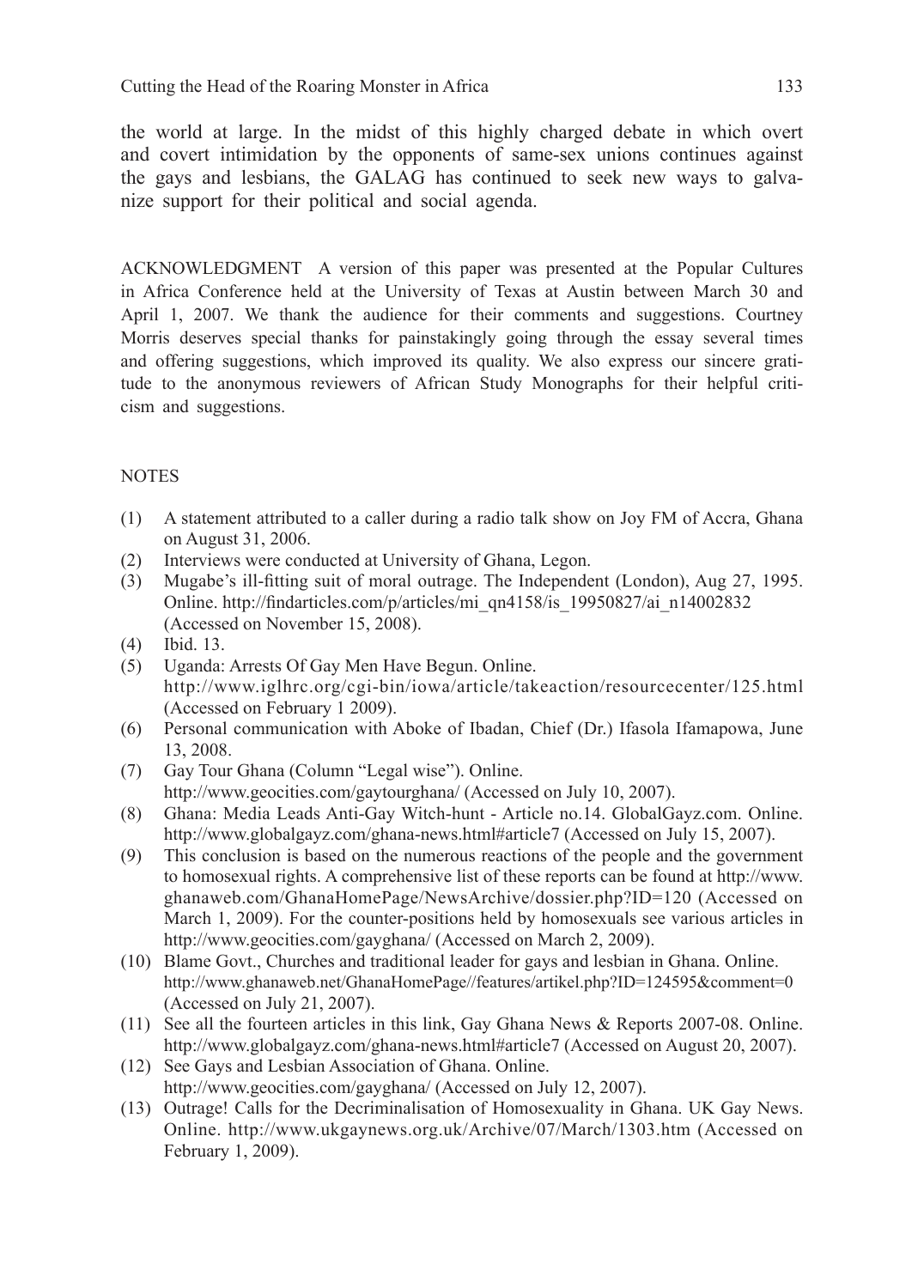- (14) Ibid.
- (15) Four Gay Men Jailed. Sodomy Laws. Online. http://www.glapn.org/sodomylaws/world/ghana/ganews001.htm (Accessed on February 2, 2009).

#### **REFERENCES**

- Aderinto, S. 2008a. Personal field-note on Yoruba sexuality. *Entry*, 23.<br>————— 2008b. Review of M. Epprecht, *Heterosexual Africa? The History of an Idea from the Age of Exploration to the Age of AIDS*. *Gender Forum 23*. online. http://www.genderforum.uni-koeln.de/racing4/review\_aderinto.html (Accessed June 29, 2009).
- Addo, M. 2006. Presbyterian Church of Ghana condemns homosexuality and same-sex marriage: Commends Government's bold decision*. The Chronicl*e, September 8.
- Ajisafe, A.J. 2003 [first published 1924]. *The Laws and Customs of the Yoruba People*. Trubner, London/Portland.
- Amadiume, I. 1987. *Male Daughters, Female Husbands: Gender and Sex in an African Society*. Zed Books, London/New Jersey.
- Amoako, A.K. 2006. Ghanaian culture and homosexuality tolerance. *The Chronicle*, September 13.
- Awe, B. 1977. Reflections on the Conference on Women and Development: I. *Signs*, 3: 314- 316.
- Boateng, B. 2006. Should Ghana allow gay conference*. The Spectator*, September 9.

Caldwell, J.C., P. Caldwell & P. Quiggin 1989. The social context of AIDS in sub-Saharan Africa. *Population and Development Review*, 15: 185-234.

- Chronicle, The 2006. Ghanaian culture and homosexuality tolerance. September 13.
- Dunton, C. & M. Palmberg.1996. *Human Rights and Homosexuality in Southern Africa*. Uppsala, Nordiska Afrikainstituet.
- Ennin, E. 2006. Gays, lesbians storm Koforidua. *Daily Guide*, September 1.
- Epprecht, M. 1998. The "unsaying" of indigenous homosexualities in Zimbabwe: Mapping a blindspot in an African masculinity. *Journal of Southern African Studies*, 24: 631-651. \_\_\_\_\_\_\_\_\_ 2004. *Hungochani: A History of Dissident Sexuality in Southern Africa*. McGill-
	- Queen's University Press, Montreal/Kingston.<br>
	<u>
	</u> 2008. *Heterosexual Africa? The History of an Idea from the Age of Exploration*
	- *to the Age of AIDS.* Ohio University Press/University of KwaZulu-Natal Press, Athens/ Scottsville.
- Fadipe, N.A. 1970. *The Sociology of the Yoruba*. Ibadan University Press, Ibadan.
- Fordjour, L.A. 2006. Christian council backs Government ban on gays confab. *The Ghanaian Times*, September 5.
- Gaudio, R.P. 1998. Male lesbians and other queer notions in Hausa. In (S.O. Murray & W. Roscoe, eds.) *Boy-Wives and Female Husbands: Studies in African Homosexualities*, pp.115-128. St. Martin's Press, New York.
- Ghanaian Times 2006. *Pentecost Church is Shocked*. September 5.
- Hoad, N. 2007. *African Intimacies: Race, Homosexuality and Globalization*. University of Minnesota Press, Minneapolis/London.
- Johnson, S. 1921. *The History of the Yorubas: From the Earliest Times to the Beginning of the British Protectorate*. CSS, Lagos.
- Matory, J.L. 1994. *Sex and the Empire that is No More: Gender and the Politics of Metaphor*